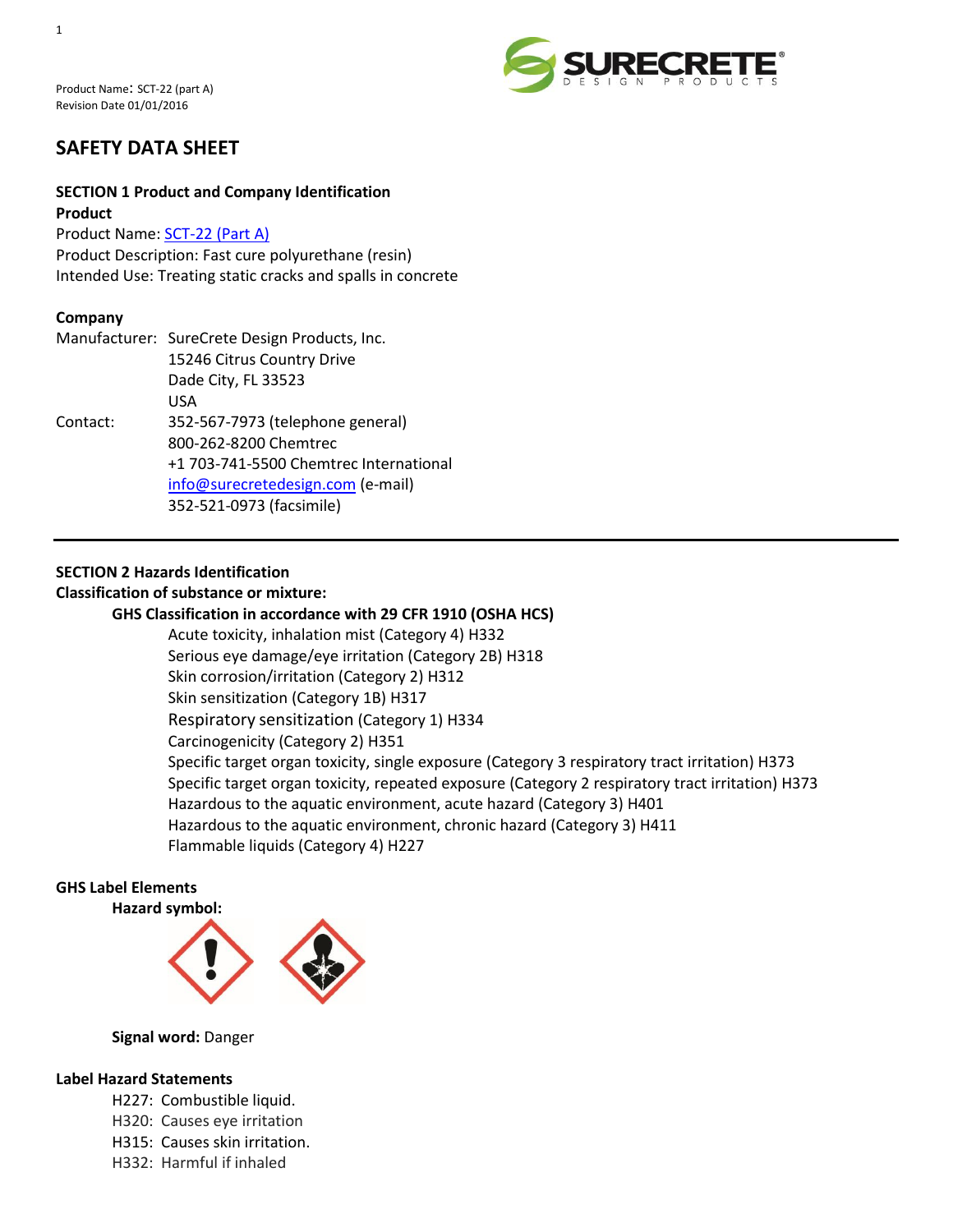$\overline{2}$ 



- H334: May cause allergy or asthma symptoms or breathing difficulties if inhaled.
- H317: May cause an allergic skin reaction.
- H335: May cause respiratory irritation.
- H351: Suspected of causing cancer.
- H373: May cause damage to organs through prolonged or repeated exposure.
- H402: Harmful to aquatic life.
- H412: Harmful to aquatic life with long-lasting effects.
- H304: May be fatal if swallowed and enters airways.

# **Label Precautionary statements**

- P280: Wear protective gloves/protective clothing/eye protection/face protection.
- P271: Use only outdoors or in a well-ventilated area.
- P260: Do not breathe dust/fume/gas/mist/vapors/ spray.
- P202: Do not handle until all safety precautions have been read and understood.
- P284: [In case of inadequate ventilation] wear respiratory protection.
- P272: Contaminated work clothing should not be allowed out of the workplace.
- P264: Wash skin thoroughly after handling.
- P273: Avoid release to the environment.
- P210: Keep away from heat/sparks/open flames/hot surfaces. -- No smoking.
- P201: Obtain special instructions before use.
- P312: Call a POISON CENTER or doctor/physician if you feel unwell.
- P305 + P351 + P338: IF IN EYES: Rinse cautiously with water for several minutes. Remove contact lenses if present and easy to do. Continue rinsing.
- P304 + P340: IF INHALED: Remove person to fresh air and keep comfortable for breathing.
- P308 + P311: IF exposed or concerned: Call a POISON CENTER/ doctor
- P314: Get Medical advice/attention if you feel unwell.
- P302 + P352: IF ON SKIN: Wash with plenty of water
- P333 + P313: If skin irritation or a rash occurs: Get medical advice/attention.
- P362 + P364: Take off contaminated clothing and wash it before reuse.
- P332+313: If skin irritation occurs: Get medical advice/attention.
- P337 + P311: If eye irritation persists get medical advice/attention.
- P370 + P378: In case of fire: Use water spray, dry powder, carbon dioxide, foam to extinguish.
- P403 + P233: Store in a well ventilated place. Keep container tightly closed
- P405: Store locked up.
- P501: Dispose of contents and container in accordance with local regulations.

# **Hazards not otherwise classified**

No specific dangers known, if the regulations/notes for storage and handling areconsidered.

# **Labeling of special preparations(GHS):**

Contains Isocyanates. Inhalation of isocyanate mists or vapors may cause respiratory irritation, breathlessness, chest discomfort and reduced pulmonary function. Overexposure well above established limits may result in bronchitis, bronchial spasms and pulmonary edema. Long-term exposure to isocyanates has been reported to cause lung damage, including reduced lung function which may be permanent. Acute or chronic overexposure to isocyanates may cause sensitization in some individuals, resulting in allergic respiratory reactions including wheezing, shortness of breath and difficulty breathing. Animal tests indicate that skin contact may play a role in causing respiratory sensitization.

# **Emergency Overview**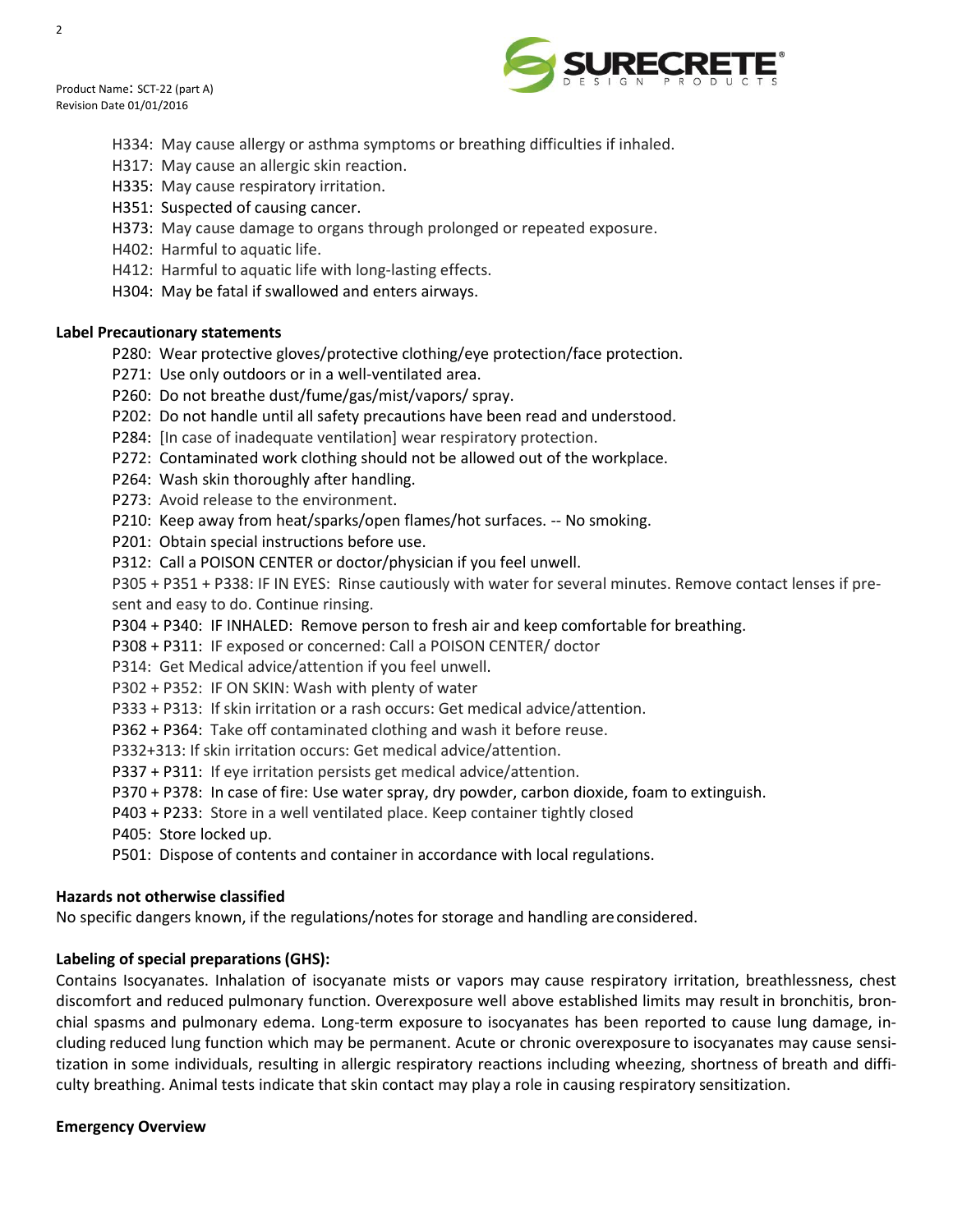

Danger: Combustible Liquid. Contains isocyanates. Inhalation of isocyanate mists or vapors may cause respiratory irritation, breathlessness, chest discomfort and reduced pulmonary function. Overexposure well above the PEL may result in bronchitis, bronchial spasms and pulmonary edema. Long-term exposure to isocyanates has been reported to cause lung damage, including reduced lung function which may be permanent. Acute or chronic overexposure to isocyanates may cause sensitization in some individuals, resulting in allergic respiratory reactions including wheezing, shortness of breath and difficulty breathing. Animal tests indicate that skin contact may play a role in causing respiratory sensitization. Avoid contact with skin and eyes.

Harmful to aquatic organisms, may cause long0term adverse effects in the aquatic environment. FLAMMABLE LIQUID

# **SECTION 3 Composition / Information on Ingredients**

This material is regulated as a mixture

| Ingredient                                                                                                             | CAS#          | EC#       | % (by weight) |
|------------------------------------------------------------------------------------------------------------------------|---------------|-----------|---------------|
| <b>Hazardous</b>                                                                                                       |               |           |               |
| Diphenylmethane-4,4'-diisocyanate (MDI)                                                                                | 101-68-8      | <b>NE</b> | < 75%         |
| solvent naphtha                                                                                                        | 64742-94-5    | <b>NE</b> | < 20%         |
| P-MDI                                                                                                                  | 9016-87-9     | <b>NE</b> | <15%          |
| Benzene, 1,1'-methylenebis[4-isocyanato-, homopolymer                                                                  | 25686-28-6    | <b>NE</b> | <15%          |
| Methylenediphenyl diisocyanate                                                                                         | 26447-40-5    | <b>NE</b> | $3%$          |
| naphthalene                                                                                                            | $91 - 20 - 3$ | <b>NE</b> | $3%$          |
| Isocyanic acid, polymethylenepolyphenylene ester, polymer<br>with.alpha.-hydro-.omega.-hydroxypoly(oxy-1,2-ethanediyl) | 57636-09-6    | <b>NE</b> | $<1\%$        |
| 1,3-Diazetidine-2,4-dione, 1,3-bis[4-[(4- isocya-                                                                      | 17589-24-1    | <b>NE</b> | < 0.3%        |
| natophenyl)methyl]phenyl]-                                                                                             |               |           |               |
| Benzene                                                                                                                | $71 - 43 - 2$ | <b>NE</b> | < 0.1%        |

The exact percentage of composition has been withheld as a trade secret.

#### **SECTION 4 First Aid Measures**

**Inhalation:** Remove the affected individual into fresh air and keep the person calm. Assist in breathing if necessary. Immediate medical attention required.

**Skin Contact:** Wash contact areas with soap and water. If irritation develops, seek medical attention.

**Eye Contact:** In case of contact with the eyes, rinse immediately for at least 15 minutes with plenty ofwater. Immediate medical attention required.

**Ingestion:** Rinse mouth and then drink plenty of water. Do not induce vomiting. Never induce vomiting or give anything by mouth if the victim is unconscious or having convulsions. Immediate medical attention required.

#### **Most important symptoms/effects, acute and delayed:** Eye irritation, skin irritation, allergic symptoms.

*Information on solvent naphtha*: Overexposure may cause: unconsciousness, vomiting, lethargy, confusion, nausea, headache, dizziness.

*Information on naphthalene*: Overexposure may cause: perspiration, methaemoglobinaemia, loss of appetite, emoglobinuria, hemolytic anemia, corneal injury, nausea, headache.

Symptoms can occur later.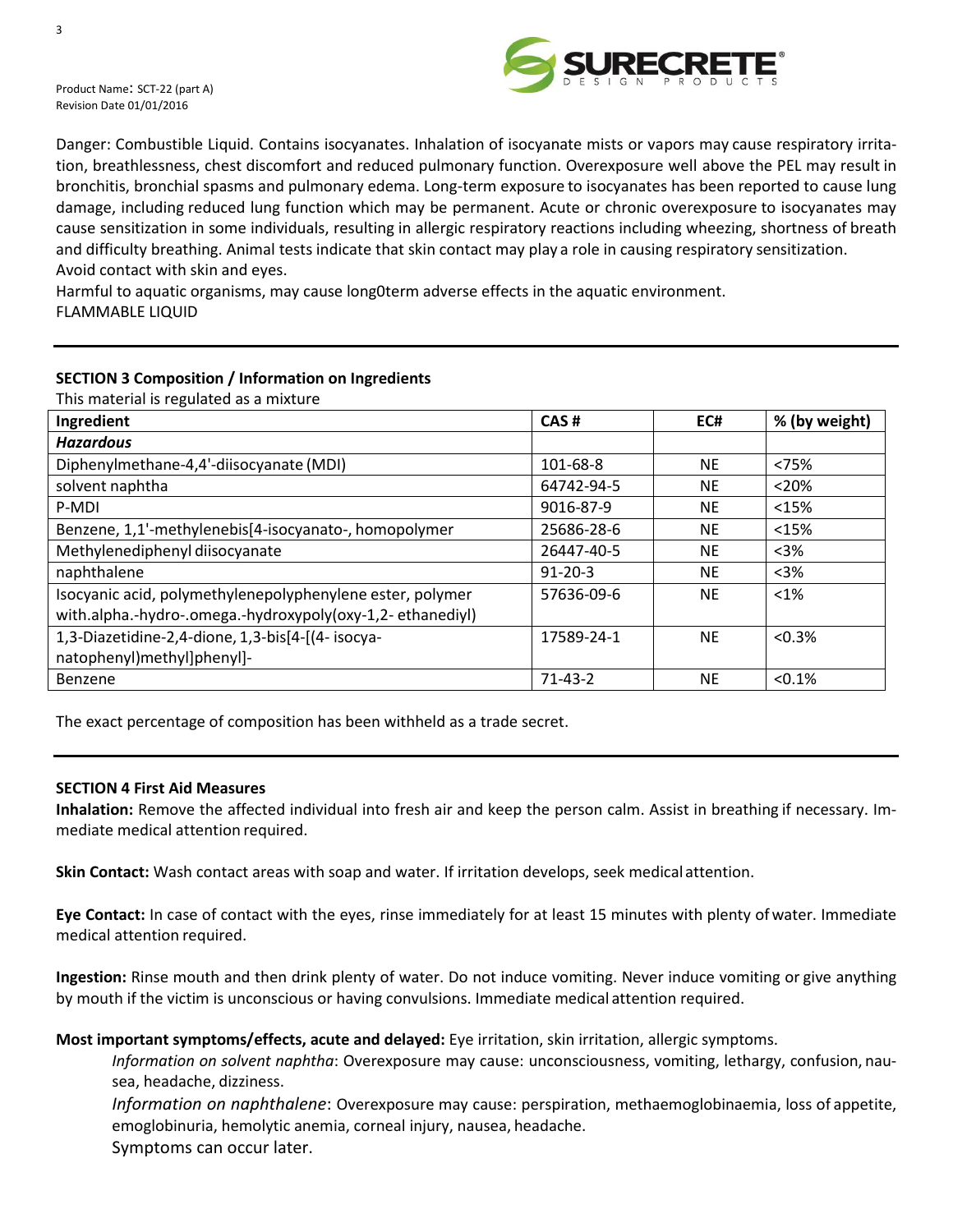



*Information on Diphenylmethane-4,4'-diisocyanate (MDI)*: Respiratory sensitization may result in allergic (asthma-like) signs in the lowerrespiratory tract including wheezing, shortness of breath and difficulty breathing, the onset of which may be delayed. Repeated inhalation of high concentrations may cause lung damage, including reduced lung function, which may be permanent. Substances eliciting lower respiratory tract irritation may worsen the asthma-like reactions that may be produced by product exposures.

# **Indication of immediate medical attention and special treatment needed:**

Note to physician / Antidote treatment: Specific antidotes or neutralizers to isocyanates do not exist. Treatment should be supportive and based on the judgement of the physician in response to the reaction of the patient.

**General information:** Remove contaminated clothing.

### **SECTION 5 Fire Fighting Measures**

Appropriate Extinguishing Media: Foam, CO<sub>2</sub>, dry chemical, water spray or fog.

**Special Hazards arising from substance or mixture:** nitrous gases, fumes/smoke, isocyanate, vapor.

**Advice for Fire Fighters**: Firefighters should be equipped with self-contained breathing apparatus and turn-out gear.

**Further Information**: Keep containers cool by spraying with water if exposed to fire. Dispose of fire debris and contaminated extinguishing water in accordance with official regulations.

#### **SECTION 6 Accidental Release Measures**

**Personal Precautions, Protective Equipment, Emergency Procedures:** Clear area. Ensure adequate ventilation. Wear suitable personal protective clothing and equipment.

# **Methods and Materials for Containment and Clean-up**:

*Large Spills*: Note that as product is packaged, large spills are extremely unlikely if not impossible. If temporary control of isocyanate vapor is required, a blanket of protein foam or other suitable foam (available from most fire departments) may be placed over the spill. Transfer liquid via pump or vacuum device into closed but not sealed containers for disposal. Dike spillage.

*Small Spills*: Absorb isocyanate with suitable absorbent material (see § 40 CFR, sections 260, 264 and 265 for further information). Shovel into open container. Do not make container pressure tight. Move container to a well-ventilated area (outside). Spill area can be decontaminated with the following recommended decontamination solution: Mixture of 90% water, 8% concentrated ammonia, 2% detergent. Add at a 10 to 1 ratio. Allow to stand for at least 48 hours to allow escape of evolved carbon dioxide. Dike spillage.

*For Residues:* Wash down spill areawith decontamination solution. Allow solution to stand for at least 10minutes.

**Environmental precautions:** Do not discharge into drains/surfacewaters/groundwater

# **SECTION 7 Handling and Storage**

**Precautions for Safe Handling:** Provide suitable exhaust ventilation at the processing machines during manufacture, not as packaged for use. Ensure thorough ventilation of stores and work areas. Avoid aerosol formation. When handling heated product, vapors of the product should be ventilated, and respiratory protection used. Wear respiratory protec-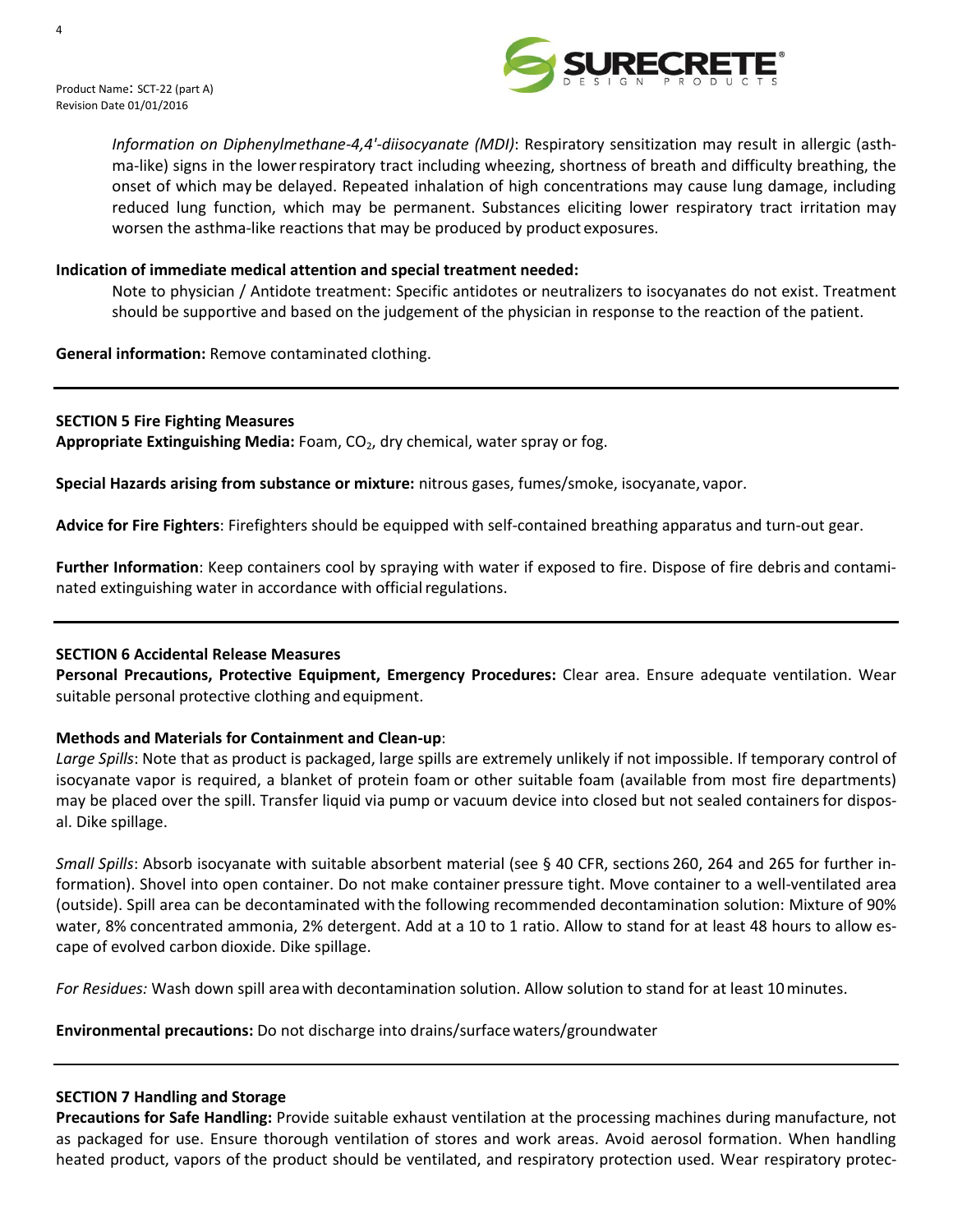

tion when spraying. Danger of bursting when sealed gastight. Protect against moisture. If bulging of drum occurs, transfer to well ventilated area, puncture to relieve pressure, open vent and let stand for48 hours before resealing.

**Conditions for Safe Storage, Including Incompatibilities:** Keep away from water. Segregate from foods and animal feeds. Segregate from acids and bases. Segregate from bases. Suitable containers: Carbon steel (Iron), High density polyethylene (HDPE), Low density polyethylene (LDPE), Stainless steel 1.4301 (V2).

Formation of CO2 and build-up of pressure possible. Keep container tightly closed and in a well-ventilated place. Outage of containers should be filled withdry inert gas at atmospheric pressure to avoid reaction withmoisture. Storage temperature: 60 - 80°F (16 - 27 °C) Protect against moisture.

# **SECTION 8 Exposure Control / Personal Protection**

**Engineering Measures:** Air contaminant levels should be controlled below the PEL or TLV for this product (see Exposure Guidelines).

| Component                                | Value / Source |                       |             |                  |
|------------------------------------------|----------------|-----------------------|-------------|------------------|
| naphthalene                              | PEL            | 50 mg/m <sup>3</sup>  | 10 ppm      | <b>OSHA PEL</b>  |
| naphthalene                              | <b>STEL</b>    | 75 mg/m <sup>3</sup>  | 15 ppm      | <b>OSHA PEL</b>  |
| naphthalene                              | <b>TWA</b>     | 50 mg/m <sup>3</sup>  | 10 ppm      | <b>OSHA PEL</b>  |
| naphthalene                              | TWA            | No data available     | 10 ppm      | <b>ACGIH TLV</b> |
| naphthalene                              | <b>STEL</b>    | No data available     | 15 ppm      | <b>ACGIH TLV</b> |
| Diphenylmethane-4,4'- diisocyanate (MDI) | <b>CLV</b>     | $0.2 \text{ mg/m}^3$  | $0.02$ ppm  | <b>OSHA PEL</b>  |
| Diphenylmethane-4,4'- diisocyanate (MDI) | <b>TWA</b>     | No data available     | 0.005 ppm   | <b>ACGIH TLV</b> |
| P-MDI                                    | <b>CLV</b>     | $0.2 \text{ mg/m}^3$  | $0.02$ ppm  | <b>OSHA PEL</b>  |
| P-MDI                                    | <b>TWA</b>     | No data available     | $0.005$ ppm | <b>ACGIH TLV</b> |
| Solvent naphtha                          | <b>PEL</b>     | 400 mg/m <sup>3</sup> | $100$ ppm   | <b>OSHA PEL</b>  |
| Solvent naphtha                          | <b>TWA</b>     | 400 mg/m <sup>3</sup> | $100$ ppm   | <b>OSHA PEL</b>  |

### **Exposure limit values:**

**Advice on system design:** Provide local exhaust ventilation to maintain recommended P.E.L.

#### **Personal Protection:**

*Respiratory protection:* When workers are facing concentrations above the occupational exposure limits they must use appropriate certified respirators. When atmospheric levels may exceed the occupational exposure limit (PEL or TLV) NIOSH-certified air-purifying respirators equipped with an organic vaporsorbent and particulate filter can be used as long as appropriate precautions and change out schedules are in place. For emergency or non-routine, high exposure situations, including confined space entry, use a NIOSH-certified full face-piece pressure demand self-contained breathing apparatus (SCBA) or a full face-piece pressure demand supplied-air respirator (SAR) with escape provisions.

*Hand protection:* Chemical resistant protective gloves should be worn to prevent all skin contact. Suitablematerials may include, chloroprene rubber (Neoprene), nitrile rubber (Buna N), chlorinated polyethylene, polyvinylchloride (Pylox), butyl rubber, depending upon conditions ofuse.

*Eye protection:* Tightly fitting safety goggles (chemical goggles). Wear face shield if splashing hazard exists.

*Skin protection:* Cover as much of the exposed skin as possible to prevent all skin contact. Suitable materials may include, saran-coated material, depending upon conditions of use.

*Hygiene measures:* Wear protective clothing as necessary to prevent contact. Eye wash fountains and safety showers must be easily accessible. Observe the appropriate PEL or TLV value. Wash soiled clothing immediately. Contaminated equipment or clothing should be cleaned after each use or disposed of.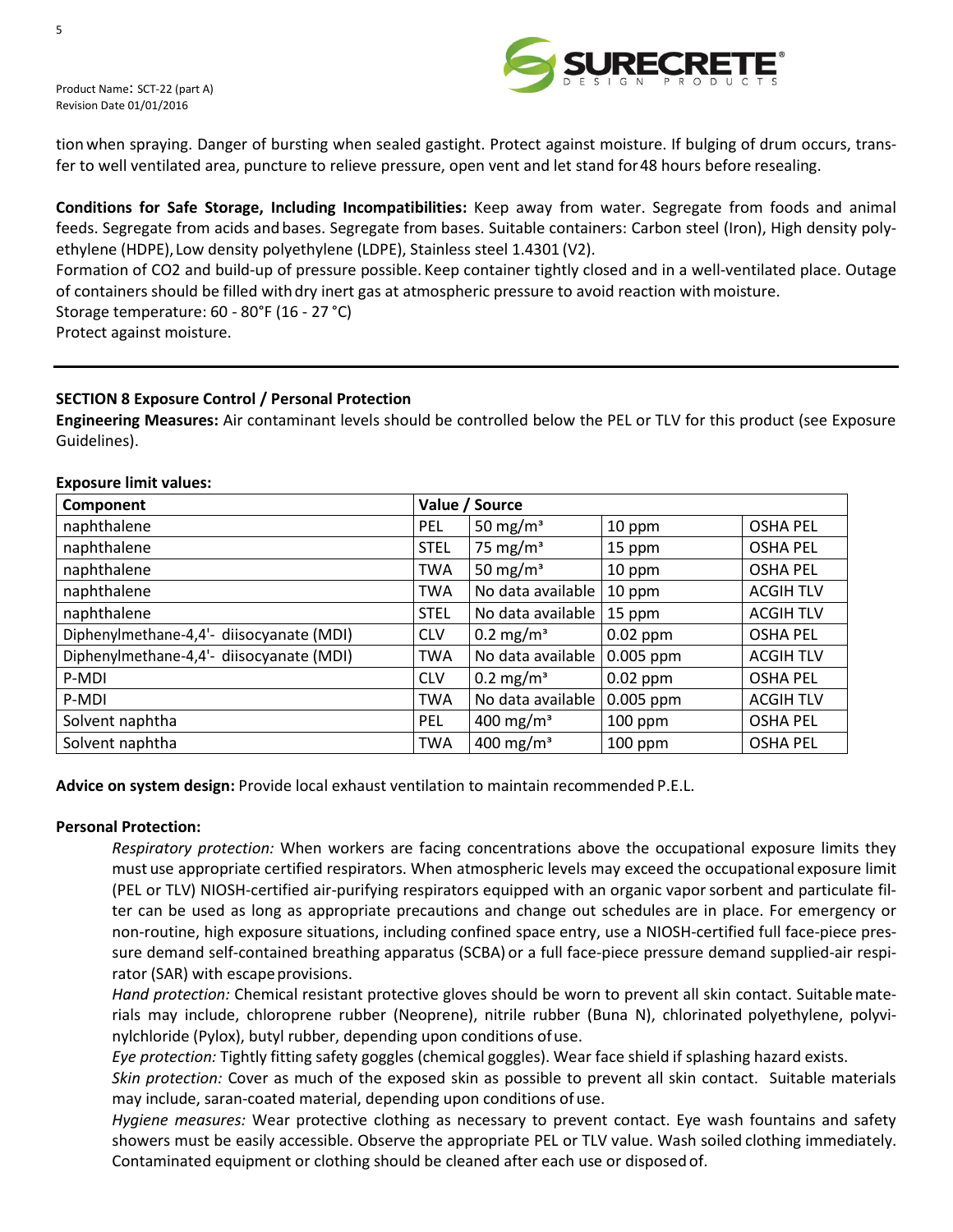

#### **SECTION 9 Physical and Chemical Properties**

Appearance: Brown liquid. Physical state: Liquid. Odor: Aromatic. Solvent-like. Odor threshold: Not applicable. pH: Not applicable. Freezing point: 32°F (0°C) Initial boiling point and boiling range: 392°F (200 °C) Flash point: 142°F (61°C) Evaporation rate: Not available. Flammability: Flammable liquid Flammability limit – lower: Not available. Flammability limit – upper: Not available. Explosive limit - lower (%) Not available. Explosive limit - upper (%) Not available. Vapor pressure: 0.01 mm/Hg @ 77ᵒF (25ᵒC) Vapor density Relative density: Not available. Solubility (water): Not available. Partition coefficient: Not available. Auto-ignition temperature: >482°F (>250°C) Decomposition temperature: Not available. Viscosity Not available.

#### **SECTION 10 Stability and Reactivity**

**Stability:** The product is stable if stored and handled as prescribed/indicated.

**Reactivity**: No corrosive effect on metals.

**Conditions to avoid:** Avoid moisture.

**Possibility of hazardous reactions:** Reacts with water, with formation of carbon dioxide. Risk of bursting. Reacts with alcohols. Reacts with acids. Reacts with alkalis. Reacts with amines. Risk of exothermic reaction. Risk of polymerization. Contact with certain rubbers and plastics can cause brittleness of the substance/product with subsequent loss in strength.

**Materials to avoid:** Acids, amines, alcohols, water, alkalines, strong bases, substances/products that react with isocyanates.

**Thermal decomposition:** No decomposition if stored and handled as prescribed/indicated.

#### **SECTION 11 Toxicological Information**

**Primary Routes of Exposure:** Routes of entry for solids and liquids are ingestion and inhalation, but may include eye or skin contact. Routes of entry for gases include inhalation and eye contact. Skin contact may be a route of entry for liquefied gases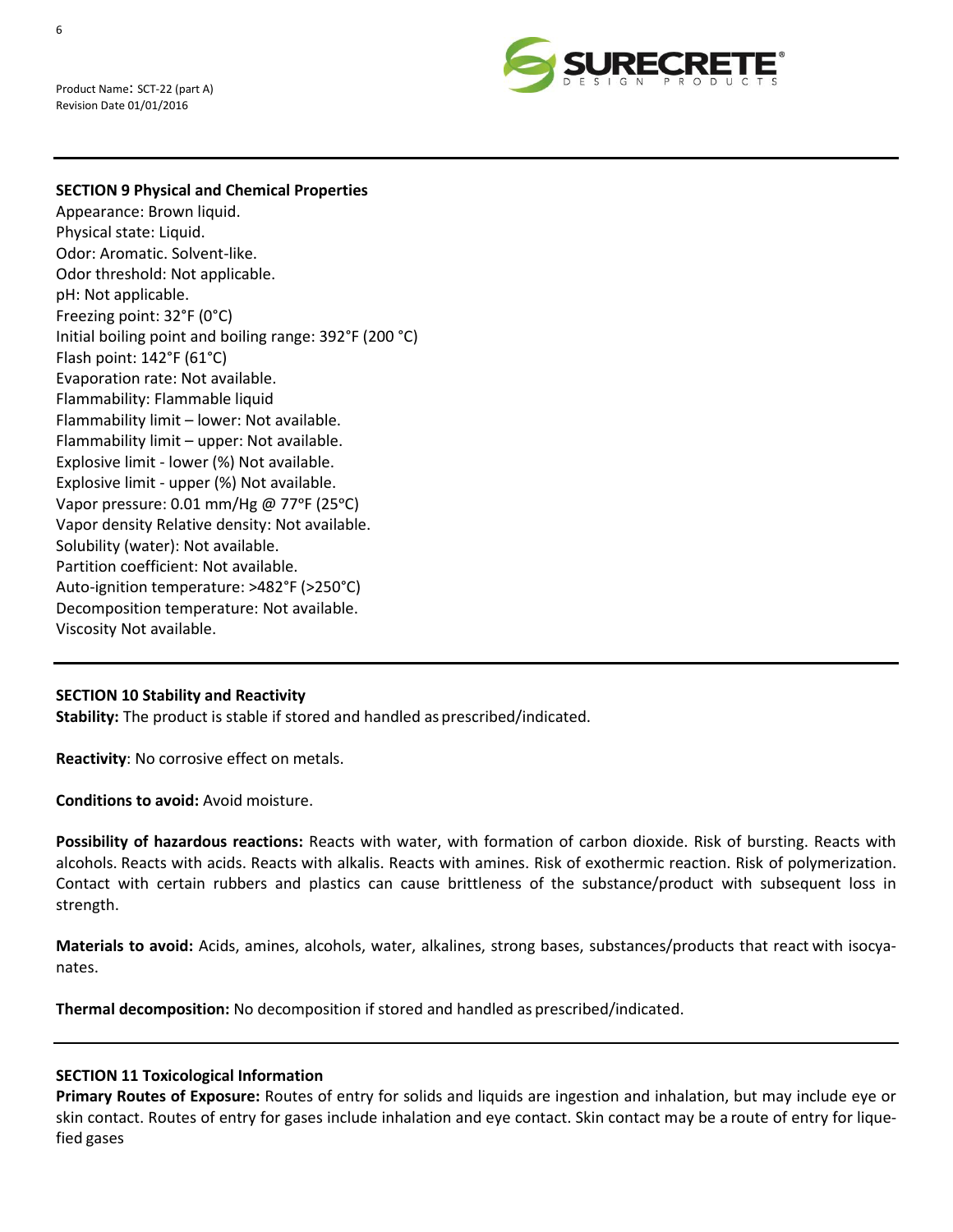

**Acute Toxicity / Effects:** Inhalation of vapors may cause irritation of the mucous membranes of the nose, throat or trachea, breathlessness, chest discomfort, difficult breathing and reduced pulmonary function. Inhalation exposure well above the PEL may result additionally in eye irritation, headache, chemical bronchitis, asthma-like findings or pulmonary edema. Isocyanates have also been reported to cause hypersensitivity pneumonitis, which is characterized by flu-like symptoms, the onset of which may be delayed.

*Component Information*

| Chemical Name                     | Oral LD50            | Dermal LD50             | Inhalation LC50      |
|-----------------------------------|----------------------|-------------------------|----------------------|
| Diphenylmethane-4,4'-diisocyanate | $>$ 2000 mg/kg (Rat) | $> 9400$ mg/kg (Rabbit) | 2 mg/L (Rat) aerosol |
| (MDI) 101-68-8                    |                      |                         |                      |

*Irritation / corrosion:* Irritating to eyes, respiratory system and skin. Skin contactmay result in dermatitis, either irritating or allergic.

*Respiratory sensitization:* Causes temporary irritation of the respiratory tract.

*Sensitization:* Sensitization after skin contact possible. The substance may cause sensitization of the respiratory tract. As a result of previous repeated overexposures or a single large dose, certain individuals will develop isocyanate sensitization (chemical asthma) which will cause them to react to a later exposure to isocyanate at levels well below the PEL/TLV. These symptoms, which include chest tightness, wheezing, cough, shortness of breath, or asthmatic attack, could be immediate or delayed up to several hours after exposure. Similar to many non-specific asthmatic responses, there are reports that once sensitized an individual can experience these symptoms upon exposure to dust, cold air, or other irritants. This increased lung sensitivity can persist for weeks and in severe cases for several years. Chronic overexposure to isocyanates has also been reported to cause lung damage, including a decrease in lung function, which may be permanent. Prolonged contact can cause reddening, swelling, rash, scaling, or blistering. In those who have developed a skin sensitization, these symptoms can develop as a result of contact with very small amounts of liquid material, or even as a result of vapor-only exposure. Animal tests indicate that skincontact may play a role in causing respiratory sensitization.

#### **Chronic Toxicity/Effects**

*Repeated Dose Toxicity:* The substance may cause damage to the olfactory epithelium after repeated inhalation. The substance may cause damage to the lung after repeatedinhalation. These effects are not relevant to humans at occupational levels ofexposure.

*Genetic toxicity:* The substance was mutagenic in various bacterial test systems; however, these results could not be confirmed in tests with mammals.

*Carcinogenicity:* A carcinogenic potential cannot be excluded after prolonged exposure to severely irritating concentrations. These effects are not relevant to humans at occupational levels of exposure.

*Reproductive toxicity:* Repeated inhalative uptake of the substance did notcause damage to the reproductive organs.

*Teratogenicity:* The substance did not cause malformations in animal studies; however, toxicity to development was observed at high doses that were toxic to the parentalanimals.

*Development* The substance did not cause malformations in animal studies; however, toxicity to development was observed at high doses that were toxic to the parental animals.

**Symptoms of Exposure:** Eye irritation, skin irritation, allergic symptoms.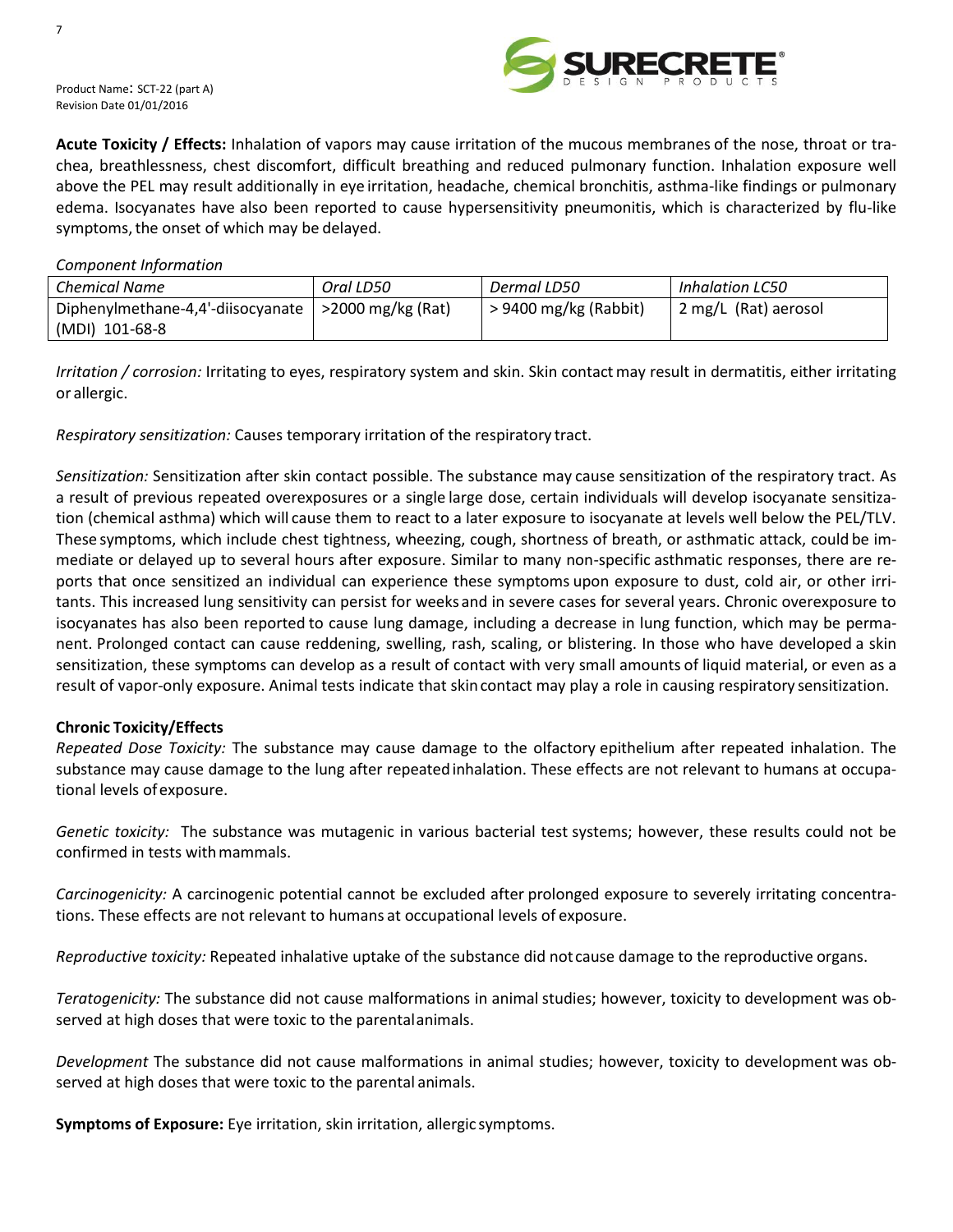

*Medical conditions aggravated by overexposure:* The isocyanate component is a respiratory sensitizer. It may cause allergic reaction leading to asthma-like spasms of the bronchial tubes and difficulty in breathing. Medical supervision of all employees who handle or come into contact with isocyanates is recommended. Contact may aggravate pulmonary disorders. Persons with history of respiratory disease or hypersensitivity should not be exposed to this product. Preemployment and periodic medical examinations with respiratory function tests (FEV, FVC as a minimum) are suggested. Persons with asthmatic conditions, chronic bronchitis, other chronic respiratory diseases, recurrent eczema or pulmonary sensitization should be excluded from working with isocyanates. Once a person is diagnosed as having pulmonary sensitization (allergic asthma) to isocyanates, further exposure is notrecommended.

# **SECTION 12 Ecological Information**

**Eco toxicity -** Toxic to aquatic life. Acutely harmful for aquatic organisms. Harmful to aquatic organisms, may cause longtermadverse effects in the aquatic environment. The product has not been tested. The statement has been derived from the properties of the individual components.

#### **Toxicity**

| <b>Chemical Name</b> | <b>CAS No</b> | <b>Species</b>                       | $LC/EC50$ (mg/L) | <b>Exposure (Method)</b> |
|----------------------|---------------|--------------------------------------|------------------|--------------------------|
| Naphthalene          | $91 - 20 - 3$ | (Fish) Oncorhynchus gorbuscha        | $0.9 - 1.1$      | 48 h (flow-through)      |
| Naphthalene          | $91 - 20 - 3$ | (Crustacea) Daphnia magna            | 2.6              | 48 h                     |
| Naphthalene          | $91 - 20 - 3$ | (Aquatic plant) Skeletonema costatum | 0.4              | 72 h                     |
| Naphthalene          | $91 - 20 - 3$ | (Microorganisms) Bacteria            | 29               | 24 h                     |

**Persistence and degradability:** Poorly biodegradable. The product is unstable in water. The elimination data also refer to productsof hydrolysis. In contact with water the substance will hydrolyzeslowly.

**Bio accumulative potential:** Significant accumulation in organisms is not to be expected.

**Mobility in soil:** The substance will not evaporate into the atmosphere from the water surface. Adsorption to solid soil phase is not expected.

#### **SECTION 13 Disposal Considerations**

**Disposal instructions:** Dispose in accordance with all applicable regulations. Incinerate or dispose of in a licensed facility. Do not discharge substance/product into sewersystem. Do not contaminate ponds, waterways or ditches with chemical or used container.

#### **Section 14 Transport Information**

**DOT:** Classified as combustible liquid in containers greater than 119 gallons. Product is not offered in single receptacle package size that approaches reportable quantity.

**IATA:** Not classified as a dangerous good under transport regulations.

**IMDG:** Not classified as a dangerous good under transport regulations.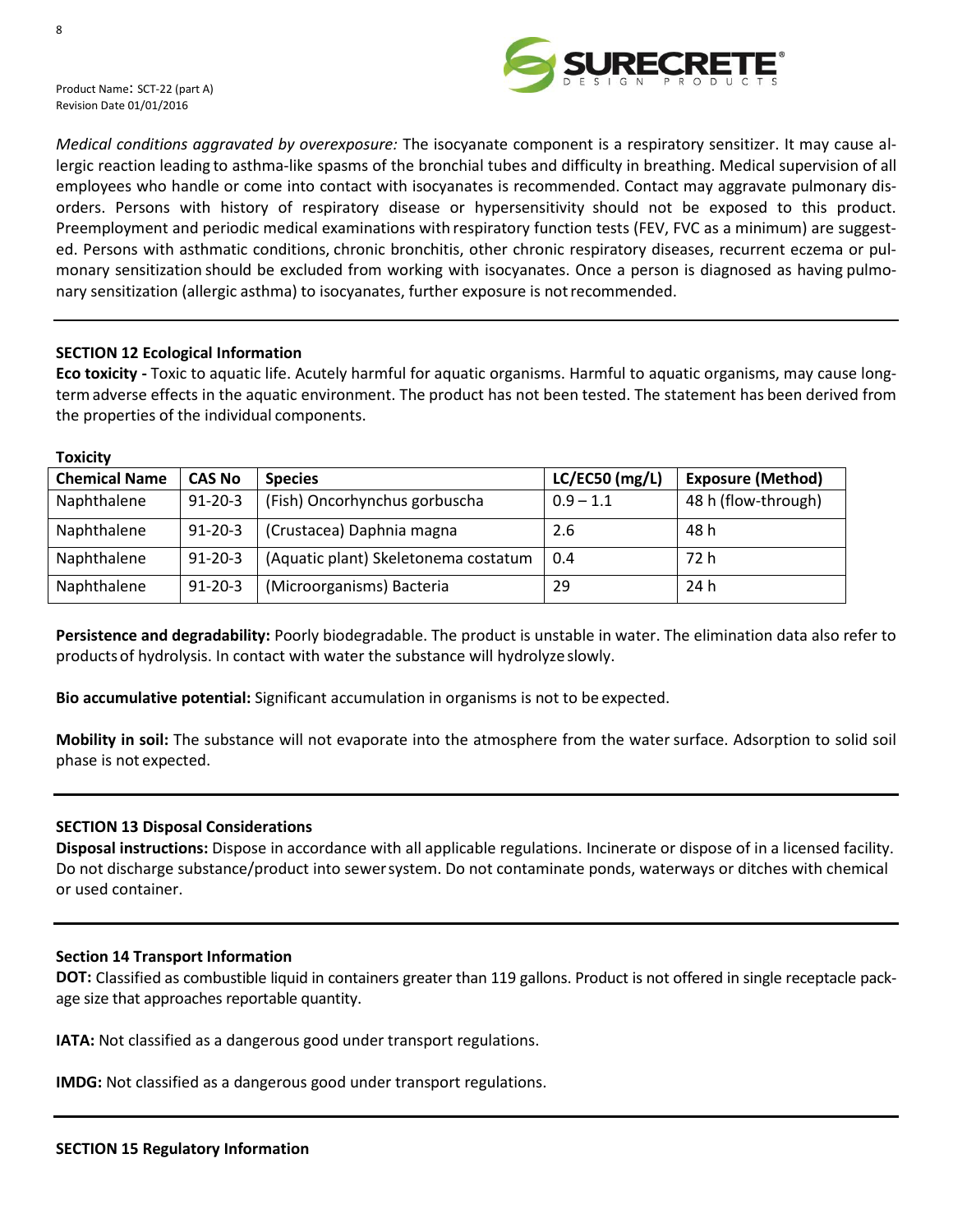



# **US federal regulations:** All components are on the U.S. EPA TSCA Inventory List.

# **SARA 311/312 Hazardous chemical:** Acute; Chronic; Fire

# **SARA 313 (TRI reporting):**

Diphenylmethane-4,4'-diisocyanate (MDI) (CAS 101-68-8) listed P-MDI (CAS 9016-87-9) listed Naphthalene (CAS 91-20-3) listed

# **CERCLA Reportable Quantities:**

5000 lbs. Diphenylmethane-4,4'-diisocyanate (MDI)) (CAS 101-68-8) 5000 lbs. P-MDI (CAS 9016-87-9) 100 lbs. Naphthalene (CAS 91-20-3)

# **US state regulations**

# **US. Massachusetts RTK - Substance List:**

Diphenylmethane-4,4'-diisocyanate (MDI) (CAS 101-68-8) Solvent naphtha (CAS 64742-94-5) P-MDI (CAS 9016-87-9) Naphthalene (CAS 91-20-3) Benzene (CAS 71-43-2)

# **US. New Jersey Worker and Community Right-to-Know Act:**

Diphenylmethane-4,4'-diisocyanate (MDI) (CAS 101-68-8) Solvent naphtha (CAS 64742-94-5) P-MDI (CAS 9016-87-9) Naphthalene (CAS 91-20-3) Methylenediphenyl diisocyanate (CAS 26447-40-5) Benzene (CAS 71-43-2)

# **US. Pennsylvania Worker and Community Right-to-Know Law:**

Diphenylmethane-4,4'-diisocyanate (MDI) (CAS 101-68-8) Solvent naphtha (CAS 64742-94-5) P-MDI (CAS 9016-87-9) Naphthalene (CAS 91-20-3) Benzene (CAS 71-43-2)

**US. California Proposition 65:** WARNING: This product contains a chemical(s) known to the state of California to cause cancer and birth defects or other reproductive harm.

# **SECTION 16 Other Information**

**Recommended restriction:** for use by trained professionals, having read the complete SDS

#### **Hazard Ratings**

|             | health | flammability reactivity |  |
|-------------|--------|-------------------------|--|
| <b>HMIS</b> |        |                         |  |
| <b>NFPA</b> |        |                         |  |

*To the best of our knowledge the information contained here is accurate. However, neither the above named manufac-*